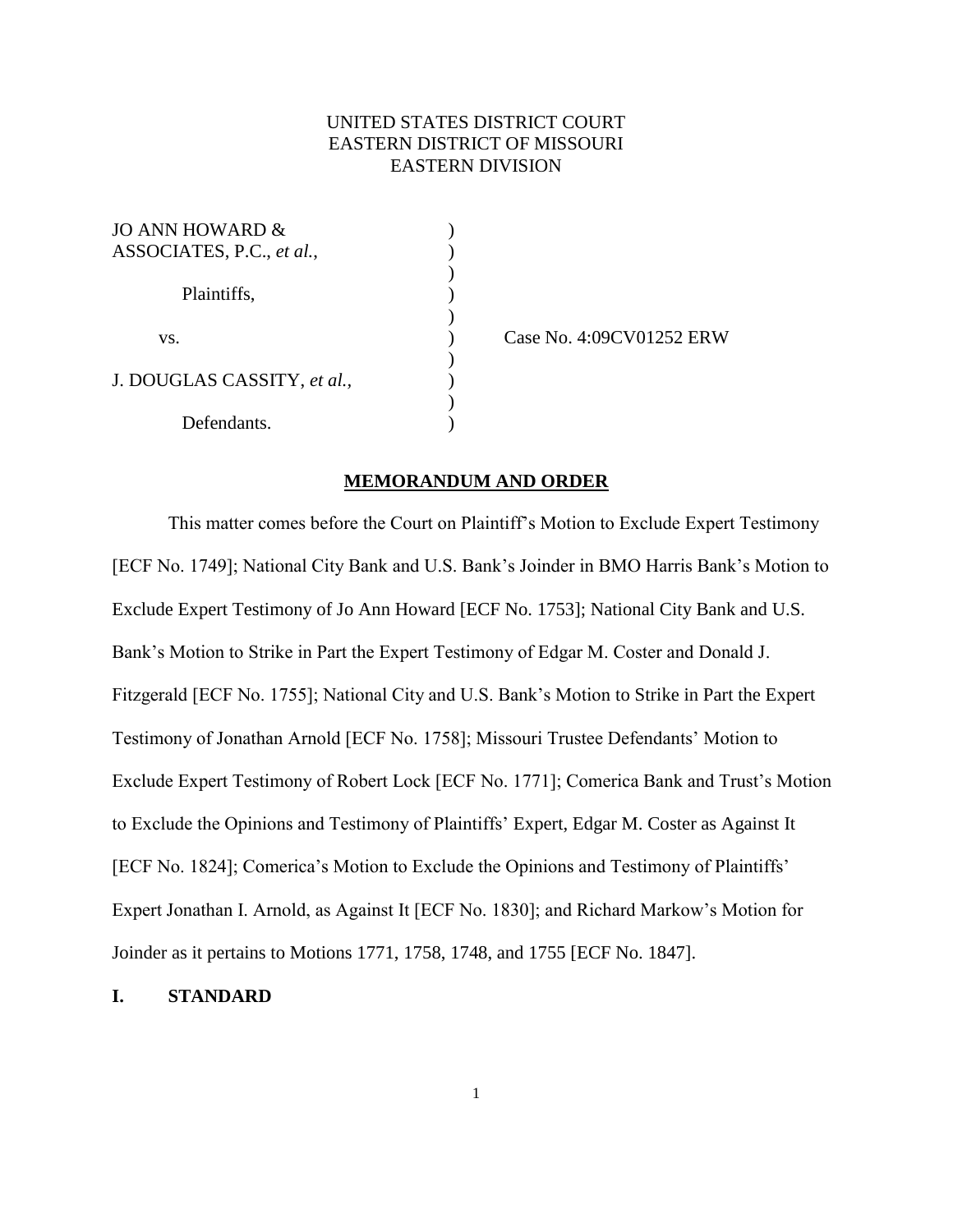Rule 702 mandates a policy of liberal admissibility, and expert testimony is permitted if it will assist the trier of fact in understanding the evidence or to determine a fact in issue. Fed. R. Evid. 702; *Lauzon v. Senco Prods., Inc.*, 270 F.3d 681, 686 (8th Cir. 2001). To be admitted under Rule 702, proposed expert testimony must meet three prerequisites: 1) any evidence based on scientific, technical or other specialized knowledge must be useful to the fact finder in determining a fact in issue; 2) the proposed witness must be qualified to assist the fact finder; and 3) the proposed evidence must be reliable or trustworthy in an evidentiary sense. *Id.; Daubert v. Merrell Dow Pharm., Inc., 509 U.S. 579, 590-93 (1993).*<sup>1</sup>

A district court's goal in assessing expert testimony is to ensure that "all scientific testimony is both reliable and relevant." *Barrett v. Rhodia, Inc.*, 606 F.3d 975, 980 (8th Cir. 2010) (quoting *Marmo v. Tyson Fresh Meats, Inc.*, 457 F.3d 748, 757 (8th Cir. 2006)). The reliability requirement means "the party offering the expert testimony must show by a preponderance of the evidence both that the expert is qualified to render the opinion and that the methodology underlying his conclusions is scientifically valid," while the relevance requirement demands "the proponent must show that the expert's reasoning or methodology was applied properly to the facts at issue." *Id.* (internal quotations and citations omitted).

Rule 702's requirements notwithstanding, "[c]ourts should resolve doubts regarding the usefulness of an expert's testimony in favor of admissibility." *Marmo*, 457 F.3d at 758. This is because the Rule "only requires that an expert possess 'knowledge, skill, experience, training, or education' sufficient to 'assist' the trier of fact, which is 'satisfied where expert testimony advances the trier of fact's understanding to any degree.'" *Robinson v. GEICO Gen. Ins. Co.*,

 $\overline{a}$ 

<sup>&</sup>lt;sup>1</sup> The analysis provided in *Daubert* applies to all experts, not just scientific experts. *Kuhmo Tire Co. v. Carmichael*, 526 U.S. 137 (1999).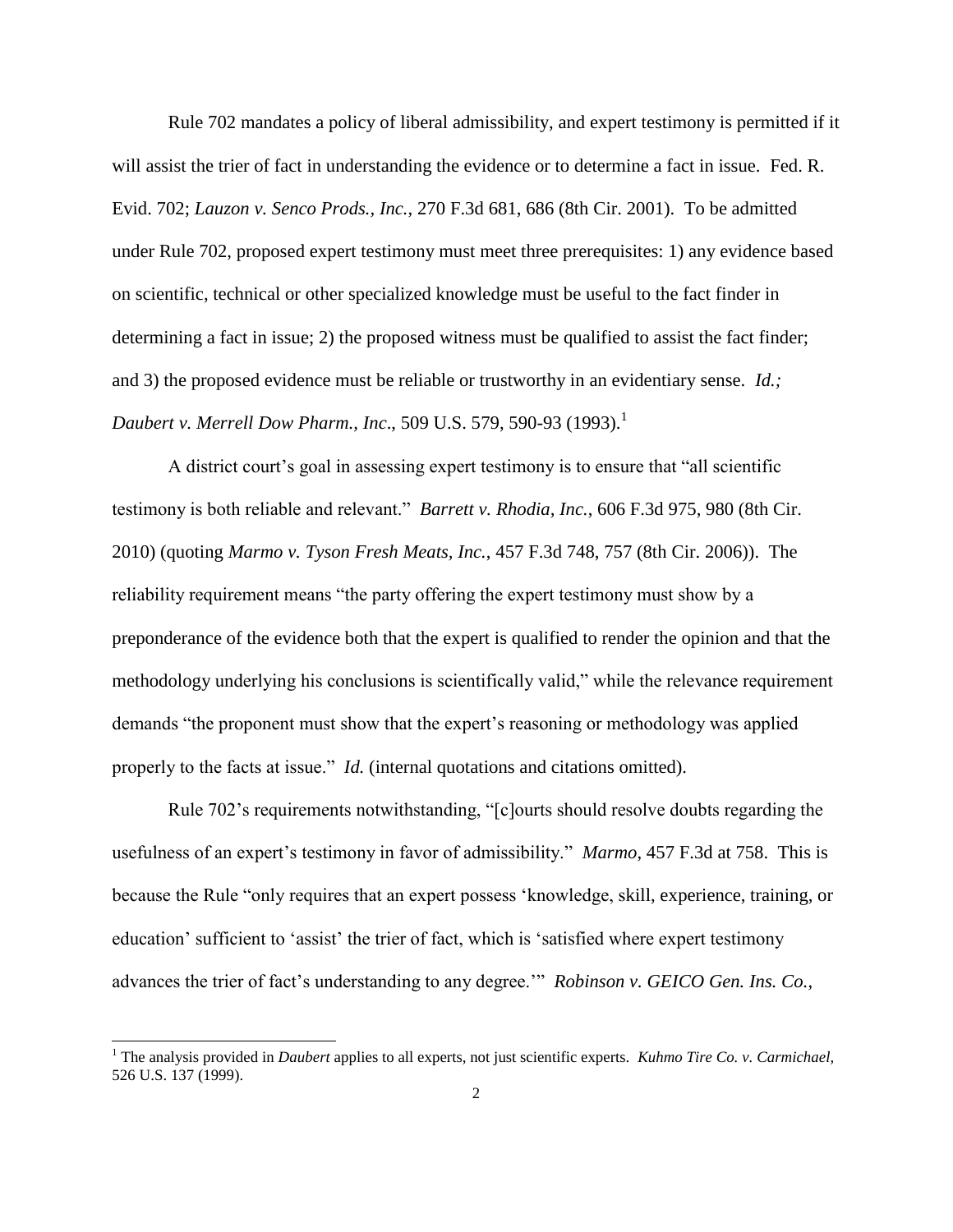447 F.3d 1096, 1100 (8th Cir. 2006) (internal citation omitted). As such, "[g]aps in an expert witness's qualifications or knowledge generally go to the weight of the witness's testimony, not its admissibility." *Id.* at 1100-01.

### **II. DISCUSSION**

The parties made various arguments in their motions, responses, and replies, and during the hearing held on November 24 and 25, 2014, the parties made persuasive arguments in support of and in opposition to respective motions. The briefs and arguments regard the qualifications, reliability, and legal opinions made by the following experts: Jonathan I. Arnold, James W. Atwood, Edgar M. Coster, Donald J. Fitzgerald, Francis Hanna, Jo Ann Howard, Robert Lock, and Judge Kenneth Romines. The Court has taken into consideration the parties' arguments, the experts' deposition segments presented, and the experts' reports in making these determinations. The Court will address the admissibility of each expert, and then will address specific areas of testimony which will and will not be admissible.

## *i. Jonathan I. Arnold, James W. Atwood, Edgar M. Coster, Donald J. Fitzgerald, Francis Hanna, and Robert Lock*

The Court finds Dr. Jonathan I. Arnold, Edgar M. Coster, Donald J. Fitzgerald, Bradley Fogel, Francis Hanna and Robert Lock's testimony to be admissible. These experts are qualified and their opinions are reliable.

Dr. Jonathan Arnold served as Chief Economist at New York State's Office of the Attorney General, has taught economics at the University of Chicago as well as various other schools, and has a Ph.D. in business economics from the University of Chicago. Dr. Arnold was asked to provide expert opinions on the economics of Ponzi schemes, the categories of damages resulting from the alleged improper actions of the Defendants, and to quantify the damages. Dr.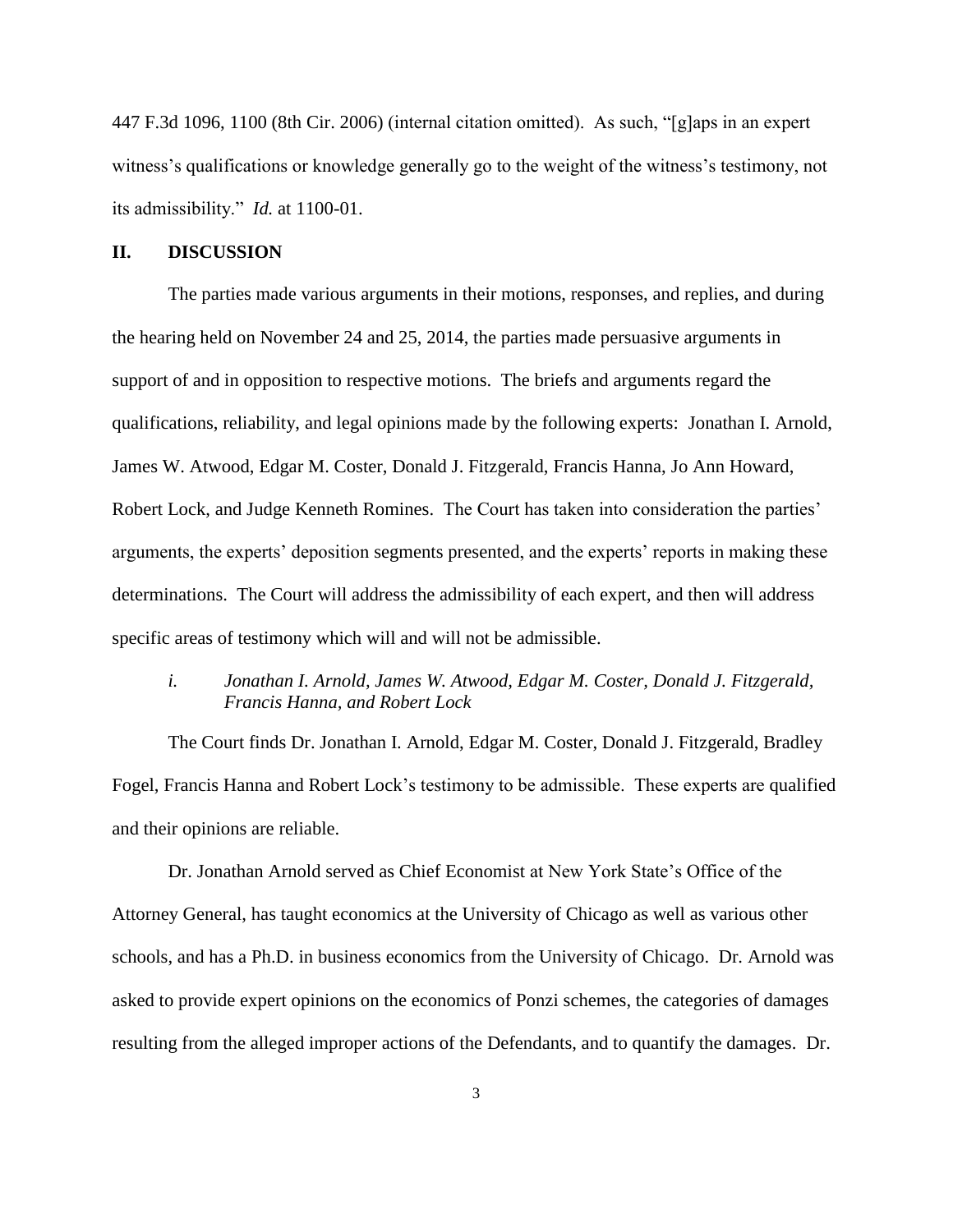Arnold's qualifications meet the requirements of Rule 702 and match the opinion he has provided. Objections to his testimony can be probed on cross-examination.

James Atwood currently is the President and Chief Executive Officer of Infinity Management Advisors, LLC which provides consulting services to the funeral and cemetery industry regarding trusts. He has served as Vice President of the division of Funeral and Cemetry Trust Services for SunTrust Bank and has worked in the trusts and funeral services industry since 1977. Atwood was asked to provide opinions on the conduct of Allegiant Bank and its successors from 1998-2004. Atwood's qualifications meet the requirements of Rule 702 and match the opinion he has provided. Objections to his testimony can be probed on crossexamination.

Edgar Coster has worked in the trust and financial services industry since 1965. He has seved as a personal trust officer, supervisor of trust businesses for various banks, consultant on establishing a trust company, as well as other trust matters, and has served on the faculty of the American Bankers Association National Trust School and Graduate Trust School. Coster was retained to provide expert testimony on the conduct of the trustees and the standard of care of the trust industry. It is clear Coster is qualified to provide opinions on the trust industry. Coster's qualifications meet the requirements of Rule 702 and match the opinion he has provided. Objections to his testimony can be probed on cross-examination.

Donald Fitzgerald has worked in the trust industry in Missouri for over forty years. He has served as the National Director of Trust and Fiduciary Services at First Bank and has experience administering and operating a trust department. Fitzgerald has been retained by Plaintiffs to provide an expert opinion on whether the Missouri trustees acted in accordance with the custom and practice of the trust industry in St. Louis, Missouri. Fitzgerald's qualifications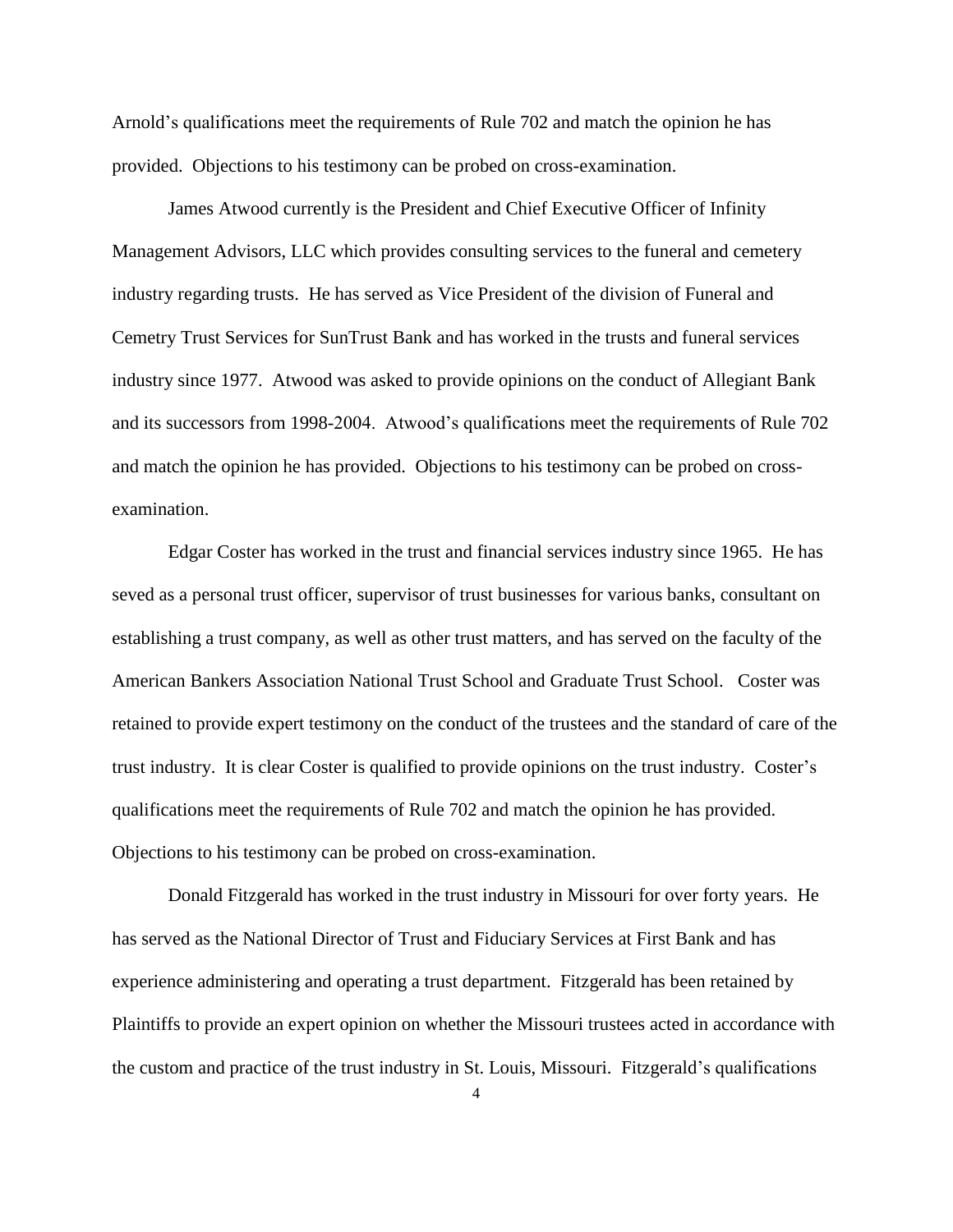meet the requirements of Rule 702 and match the opinion he has provided. Objections to his testimony can be probed on cross-examination.

Francis Hanna served as legal counsel for banks and trust companies from 1962 until 1979 when he joined the faculty of the University of Missouri, Kansas City law school. Professor Hanna has taught various estate and trust courses and written numerous publications on the topic. He authored the Missouri Practice Series on trust law. He was retained to respond to the expert opinions of Edgar Coster, Robert Lock, and Donald Fitzgerald and to opine on a trustee's duties and the applicable standard of care. Hanna's qualifications meet the requirements of Rule 702 and match the opinion he has provided. Objections to his testimony can be probed on cross-examination.

Robert Lock is a certified public account and currently a partner with McBride, Lock & Associates. He has provided over 150 examinations of preneed funeral sellers to determine compliance with Missouri Chapter 436. He has conducted several seminars with the Missouri Funeral Directors Association on compliance with Chapter 436. Lock was asked to provide expert testimony on whether the trustees acted in compliance with the statutory requirements of Chapter 436 and if David Wulf acted as an independent investment advisor. Lock's qualifications meet the requirements of Rule 702 and match the opinion he has provided. Objections to his testimony can be probed on cross-examination.

#### *ii. Jo Ann Howard*

The Court finds Jo Ann Howard's expert testimony is not admissible for the purpose she is designated as an expert witness. It is unquestionable Howard is qualified to testify on receiverships. However, it is clear from her report and deposition, she was retained to testify on the accuracy of the various amounts of damages incurred by the receivership estates such as the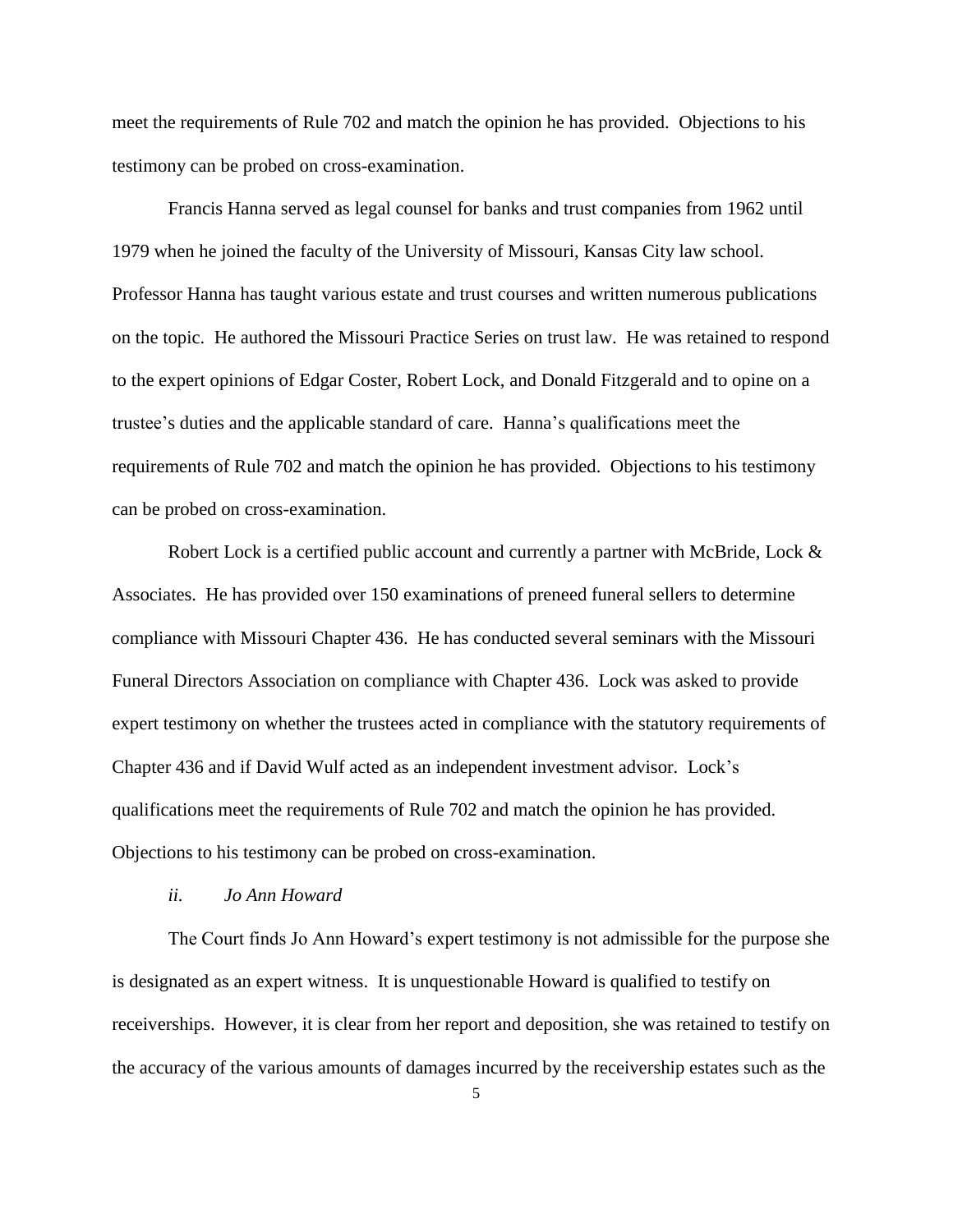expenses of administration of the receivership estates, insurance premiums collected, and others. Howard testified other people calculated the amounts stated in her report and she did not know how those amounts were calculated. She was retained to testify on the accuracy of these calculations but did not do anything to verify the numbers. Additionally, Plaintiffs have failed to establish her qualifications to verify the accuracy of these figures. If Howard were testifying on how receiverships operate, it would be a different matter. Here, she purports to give expert testimony on issues on which she is not qualified to opine. Howard is allowed to testify as a fact witness but the Court finds she is not qualified to testify as an expert on whether the figures used to calculate damages are accurate. Assuming other witnesses provide verification and authentication of the calculations, as receiver, Howard may testify as to the final amounts calculated as a fact witness.

#### *iii. Judge Kenneth Romines*

Judge Kenneth Romines is eminently qualified. He served as a Circuit Judge in St. Louis County, Missouri from 1986 until 2004, and was responsible for the Equity docket for eight of those years. He then served as a Judge on the Missouri's Court of Appeals for the Eastern District of Missouri until 2012. However, the Court finds him to be prescient when he says the Court will be making the legal conclusions. This Court will decide all issues of law to be presented to the jury. As Judge Romines opinion consists entirely of issues of law, his opinions will not be admissible.

### *iv. Inadmissible Testimony by Any Expert*

None of the experts will be allowed to testify on the following topics as they are impermissible legal conclusions within the duties of the Court to provide to the jury: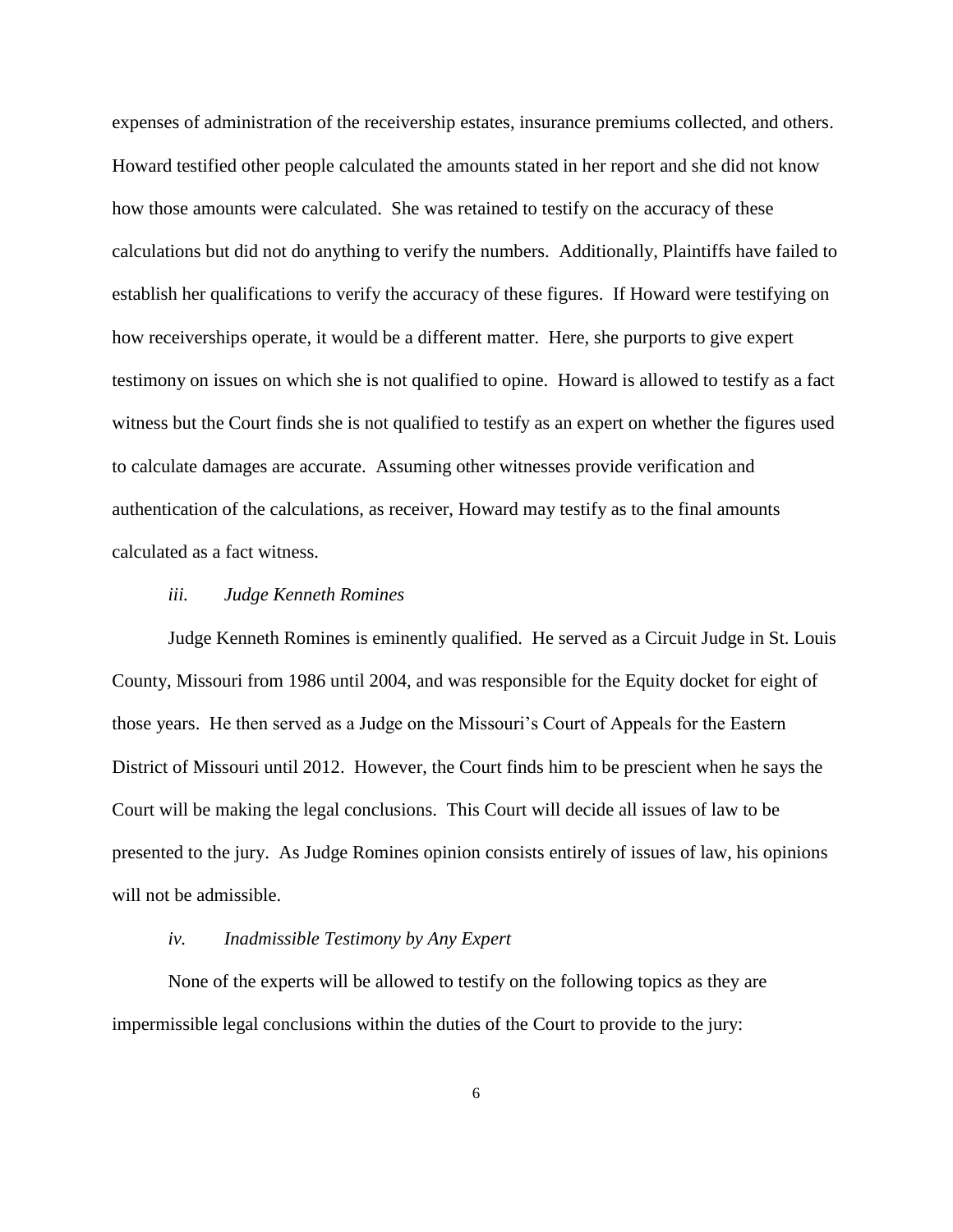1. Whether the actions of the Missouri Trustees, or anyone else, complied with Chapter 436;

- 2. Interpretations of Chapter 436;
- 3. Interpretations of the governing trust agreements;
- 4. Requirements of Chapter 436;
- 5. Duties imposed by Chapter 436;
- 6. Actions of a Missouri State Court;
- 7. Trustees' liability for the actions of the grantor;

8. Whether trustees lack authority and capability to oversee external business activities of trust grantors or beneficiaries;

9. Trustees' responsibilities or liability for investment decisions;

10. Duties and Responsibilities of the Independent Investment Advisor;

11. Interpretation of the meaning of "independent" in Chapter 436;

12. Whether applicable statutes require independence from seller or trustee, or both;

13. Prevailing trust customs and practices supersede Missouri law;

14. The appointment of Wulf Bates relieved the trustees completely of all liability for investment decisions;

15. The trustees could not monitor investment decisions of the investment advisor.

Experts will be allowed to testify as to the following:

1. Purpose of Chapter 436;

2. Reference the trust agreements and applicable statutes;

3. Purpose of a standard of care;

4. What trustees generally understand their responsibilities to be and their fiduciary duties but not what a specific trustee understood as their duties and responsibilities;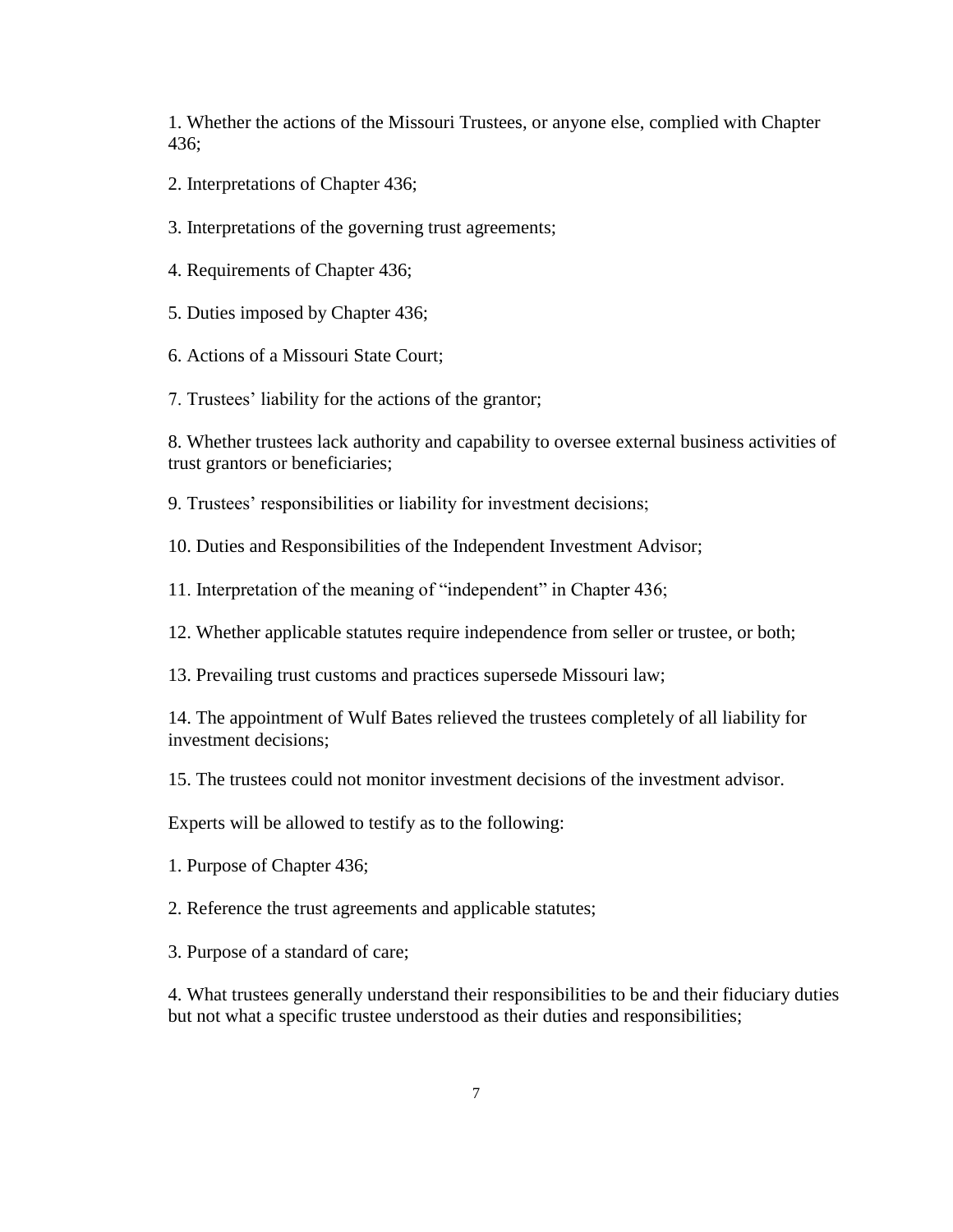5. What the expert believes the purpose of the trust agreement and the statute were designed to achieve;

6. What the expert currently advises clients to do or not to do;

7. The responsibilities of trustees, in the practice of the expert;

8. Opinions as to independence of David Wulf;

9. Observations of what trustees did or did not do;

10. Whether trustees complied or did not comply with the standard of care;

11. Reference sections in the law and state if evidence was or was not presented to show the acts were done but cannot say the law requires certain actions;

12. How trustees did or did not control trust assets, keep records, or monitor trust distributions but not what the statute requires.

To the extent anything stated in this order conflicts with the Court's statements on what would or would not be admissible during the hearing held on November 24 and 25, 2014, this order prevails.

Accordingly,

**IT IS HEREBY ORDERED** that Plaintiff's Motion to Exclude Expert Testimony [ECF No. 1749]; National City Bank and U.S. Bank's Motion to Strike in Part the Expert Testimony of Edgar M. Coster and Donald J. Fitzgerald [ECF No. 1755]; National City and U.S. Bank's Motion to Strike in Part the Expert Testimony of Jonathan Arnold [ECF No. 1758]; Missouri Trustee Defendants' Motion to Exclude Expert Testimony of Robert Lock [ECF No. 1771]; Comerica Bank and Trust's Motion to Exclude the Opinions and Testimony of Plaintiffs' Expert, Edgar M. Coster as Against It [ECF No. 1824]; Comerica's Motion to Exclude the Opinions and Testimony of Plaintiffs' Expert Jonathan I. Arnold, as Against It [ECF No. 1830]; and Richard

8